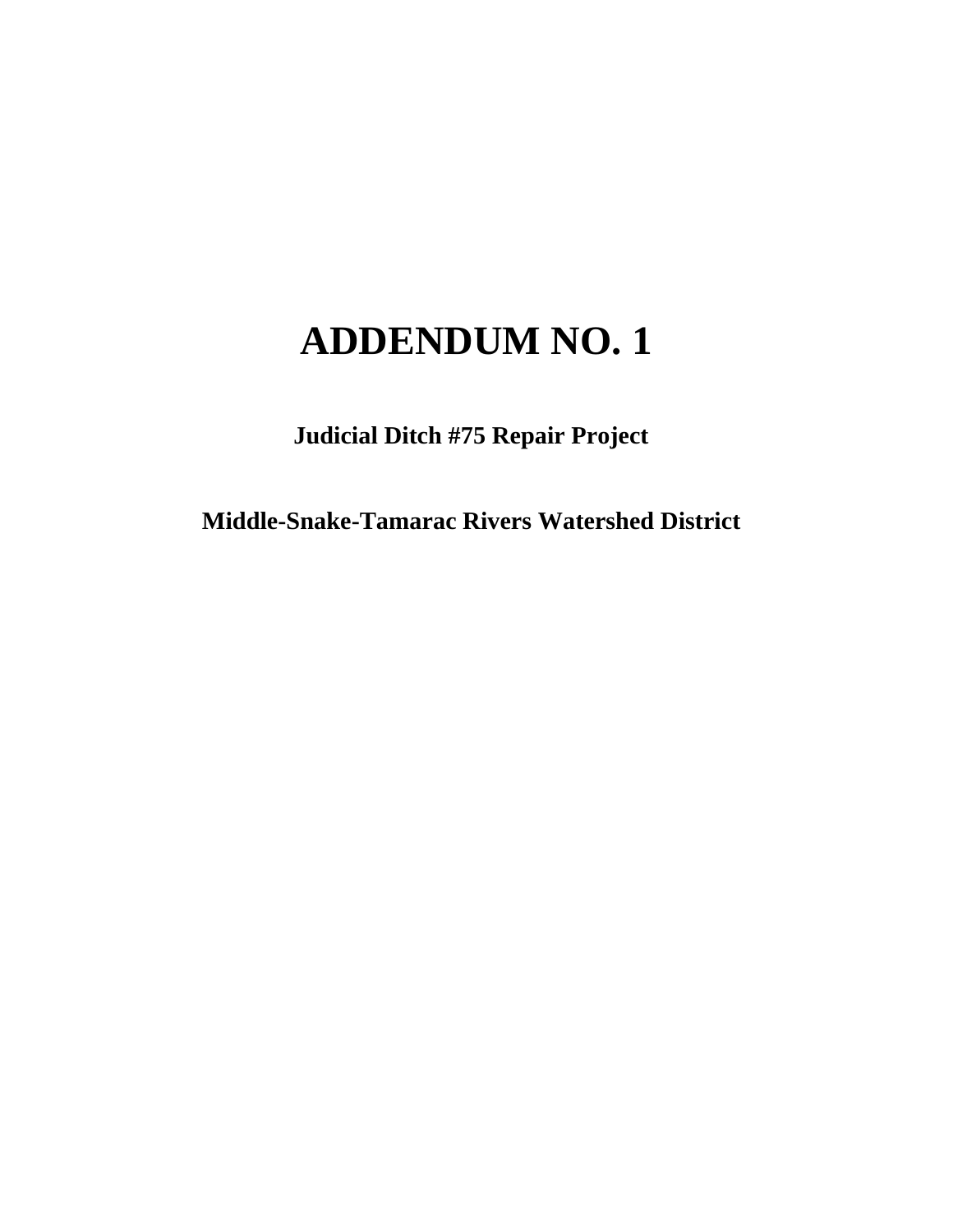### **ADDENDUM NO. 1**

#### **Judicial Ditch #75 Repair Project Middle-Snake-Tamarac Rivers Watershed District**

Bid Opening Date: June 3, 2022 Addendum Date: May 18, 2022

#### NOTICE TO ALL PLANHOLDERS:

Addendum No. 1 shall be inserted into your copy of the Project Manual and become a part of the project Contract Documents.

The following changes and/or additions to the Contract Documents for the project are issued by the Project Engineer and shall have the same force and effect as though part of the original issue.

#### REFERENCE TO THE SPECIFICATIONS:

- 1. Due to the wet project site conditions and the anticipated duration of high flow conditions within the Judicial Ditch #75 system into the summer months, the Middle-Snake-Tamarac Rivers Watershed District has modified the substantial completion date of August 5, 2022, and the final completion date of August 12, 2022. These contract times and dates referenced for substantial completion and final completion in the advertisement for bids, all bidding documents, and all contract documents shall be removed in its entirety and replaced with the following:
	- a. 2022 Final Completion Option: The Contractor agrees that all work, except maintenance and final cleanup will be substantially complete within **45 calendar days** from the date that construction operations are initiated or by **September 16, 2022, whichever is sooner.** Final completion of all work shall be **September 23, 2022.**
	- b. 2023 Final Completion Option: The Contractor agrees that all work, except maintenance and final cleanup will be substantially complete within **45 calendar days** from the date that construction operations are initiated or by **August 18, 2023, whichever is sooner.** Final completion of all work shall be **August 25, 2023.**
- 2. Sealed Bids will still be received and opened June 3, 2022, at the time and location specified in the advertisement for bids.

All other requirements and stipulations of the plans and specifications shall remain in effect.

The receipt of this addendum shall be acknowledged in the Bidder's Bid Form.

HOUSTON ENGINEERING, INC.

By: Jony a. Norsly

Tony A. Nordby, PE License No. 51392 Judicial Ditch #75 Repair Project